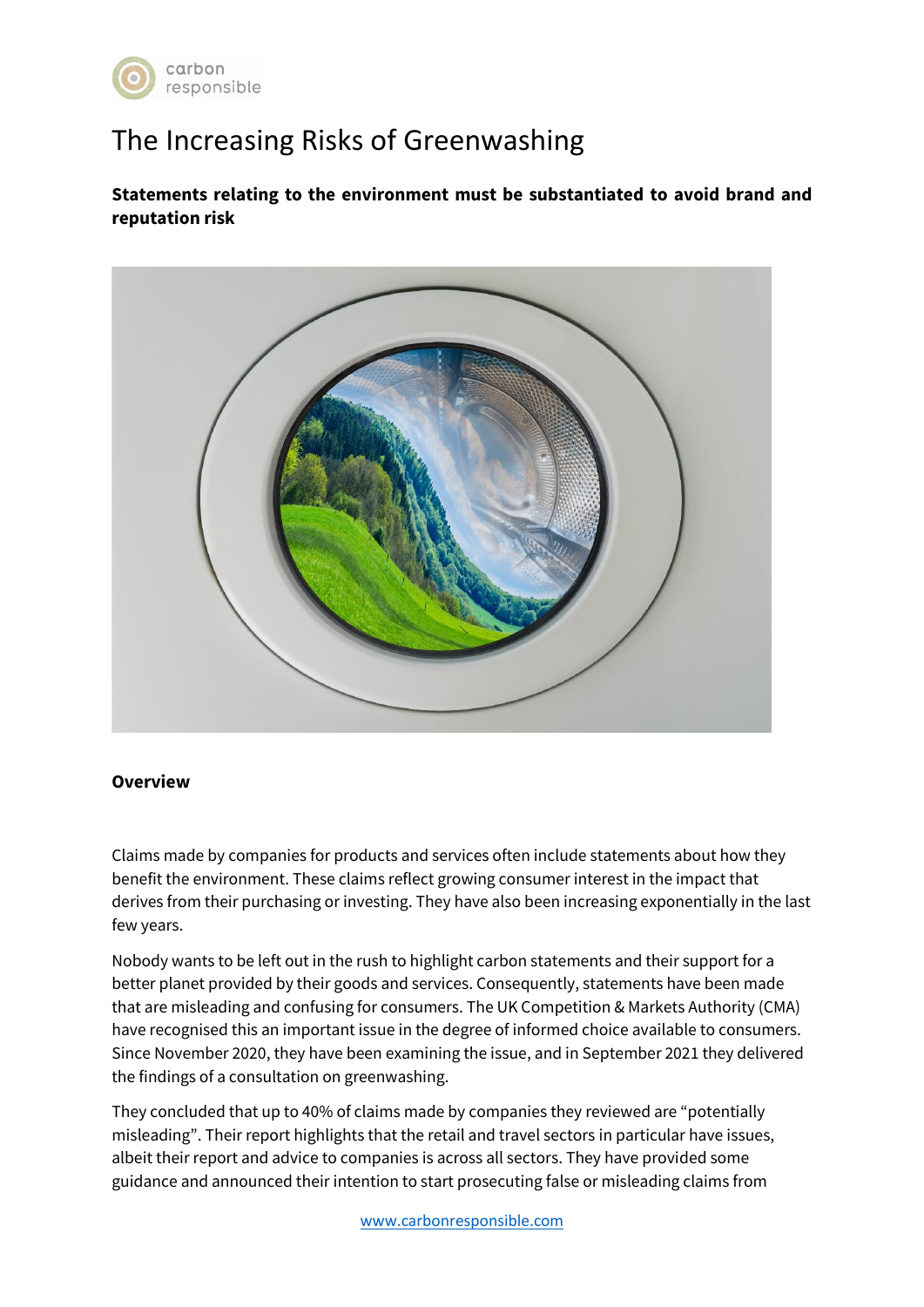

January 2022. Unlike France which has passed a new law banning greenwashing, the CMA will use existing consumer law to ensure honesty is upheld in the use of green claims. This approach will work in tandem with current oversight by the Advertising Standards Authority and we are likely to see increased inter agency cooperation to ensure all goods and services are not sold with misleading claims.

## **Greenwashing Definition**

There are many definitions of greenwashing. The core element is the use of statements and claims that suggest products and services have environmental benefits that are not supported by hard facts or measurement, and claims that use selected information to imply greater benefits than exist. Some of these claims may be deliberately selective, or more commonly they result from a lack of understanding regarding the claims being made.

Green claims can be anything from carbon emissions to product recycling. Carbon emissions related claims are on the rise. The growing enthusiasm for action on climate change has seen a wide range of claims that go beyond the traditional Carbon Neutral, to Carbon Negative, Carbon Zero or Net Zero. In the majority of cases, these claims are not driven by the reduction of emissions that are central to global 2050 targets. They are predominantly driven by offsets that have varying degrees of success in reducing emissions.

Less specific claims like Climate Friendly or the planting of trees for new purchases/consumer subscriptions convey the impression that purchasing has positive action and no impact on the environment. The facts and numbers behind these claims are required to enable informed purchasing, absent which, they are greenwashing.

#### **Net Zero claims**

The UK has recently seen the Premier League's first "Net Zero" football match. The effort highlights the value of engagement and awareness, but also shows how difficult it is for consumers, in this case fans, to understand what this all means. The claim is based upon several actions to reduce emissions, including the use of renewable energy use at the stadium (source unknown), reduced impacts from transport for team transport and 180 free bicycles. However, the considerable indirect impact of nearly 63,000 fans travelling to the game, despite high levels of public transport usage, still creates an immediate emissions output and it is unclear how or if this has been addressed to deliver Net Zero status.

The Net Zero claim is heavily based upon use of offsets for planting trees in Africa and the UK. Even allowing for the use of offsets to "save" more carbon than the just core emissions from the match, there is no clarity on when these were planted making it hard to understand whether carbon has been stored, or more commonly "may" be stored over coming decades, in which case Net Zero would not apply as an immediate description.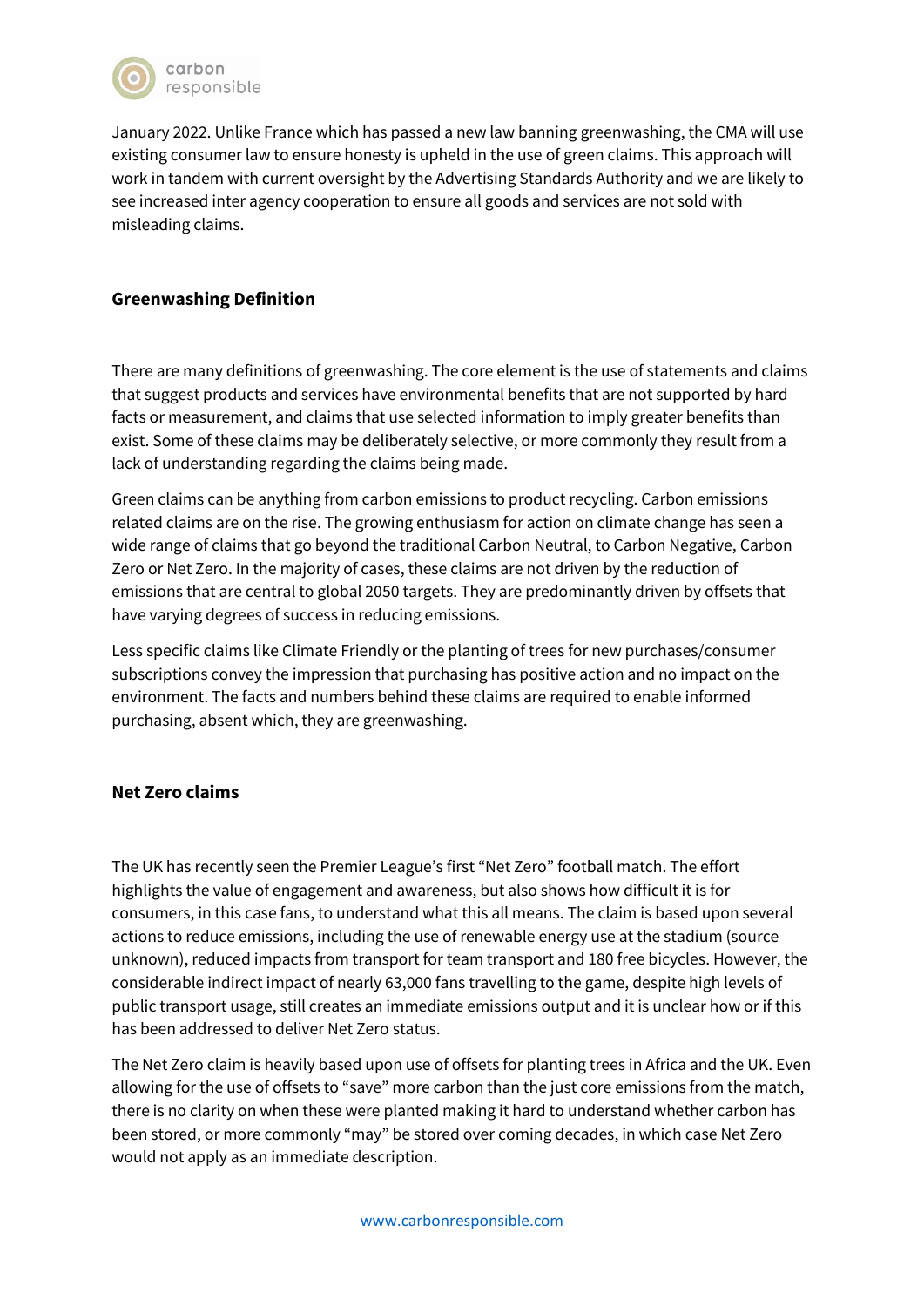

Net Zero has many interpretations and needs clear articulation for consumers. Reduction to achieve lower emissions is a key element of any Net Zero pathway, with removal of carbon from the atmosphere the other key ingredient of delivering Net Zero. Storage of emissions through carbon capture projects is at an early stage of development, leaving storage by trees as a popular alternative. The UK Woodland code allows for savings over a 100-year period and even the fastest growing trees in the UK will take 40 years to grow. This creates a lag between planting and actual sequestration of emissions, creating a positive effect that takes time to deliver. In the meantime, emissions created today are not absorbed by the act of purchasing new forestry projects and new projects will not realise storage value before the agreed 2050 target date for Net Zero.



#### **Recommended Action**

The CMA recommend six key action areas to avoid greenwashing. These are:

1. **Be truthful and accurate:** Businesses must live up to the claims they make about their products, services, brands and activities.

2. **Be clear and unambiguous:** The meaning that a consumer is likely to take from a product's messaging and the credentials of that product should match.

3. **Not omit or hide important information**: Claims must not prevent someone from making an informed choice because of the information they leave out

4. **Only make fair and meaningful comparisons:** Any products compared should meet the same needs or be intended for the same purpose